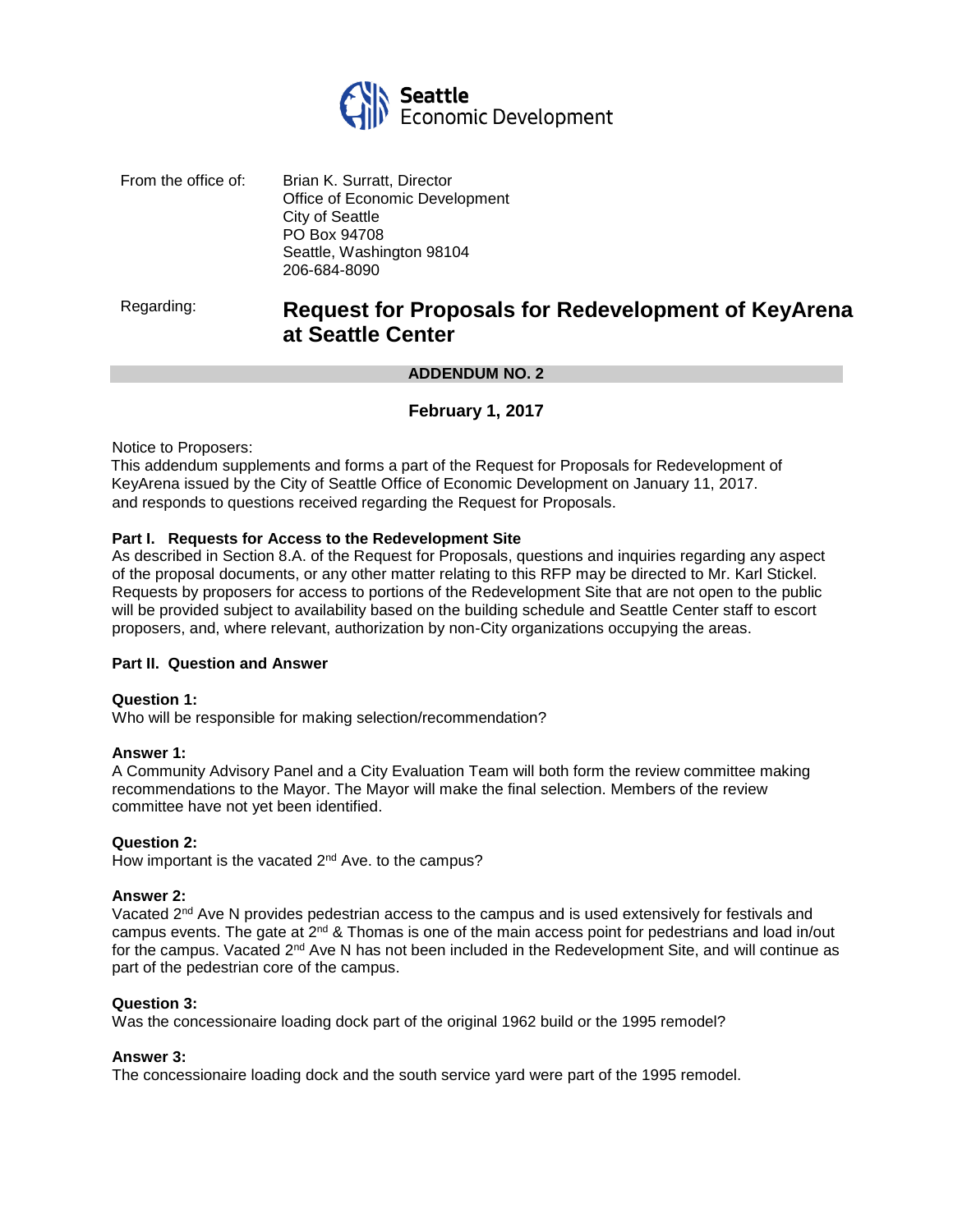# **Question 4:**

How many events are held at KeyArena per year? How's closing of KeyArena going to affect that?

## **Answer 4:**

The number of KeyArena events vary from year to year, although KeyArena usually hosts about 100 events per year. For more detailed information regarding the number and type of performances and events for 2011 - 2015, please refer to the KeyArena and 1<sup>st</sup> Ave N Parking Garage Financial Information provided with the RFP on eBid. Closure of KeyArena for construction would mean that all events would need to be relocated during construction. As noted in Section 3.A.6 of the RFP, the City will cooperate with the Selected proposer to obtain all needed agreement to relocate parties with contractual use rights impacted by the development, with the Selected Proposers responsible for all associated costs and any contract obligations. Within KeyArena, the Seattle Storm and Seattle University may be impacted by redevelopment.

## **Question 5:**

What is the total SF area of development site? The KeyArena site?

#### **Answer 5:**

| KeyArena Development Site (KeyArena Parcel):                   | 318,869 SF |
|----------------------------------------------------------------|------------|
| South Development Site (Garage & Pottery NW Parcel): 92,160 SF |            |
| <b>Total Development Site:</b>                                 | 411.029 SF |

# **Question 6:**

What is the zoning?

## **Answer 6:**

The KeyArena, as part of the Seattle Center campus, is NC-3 85. The 1<sup>st</sup> Ave Garage block is NC3-65. The [Uptown](http://www.seattle.gov/dpd/cs/groups/pan/@pan/documents/web_informational/p2466895.pdf) Urban Center is part of a current rezone process, the DEIS for which can be seen at: Uptown [Urban Center Rezone Draft EIS.](http://www.seattle.gov/dpd/cs/groups/pan/@pan/documents/web_informational/p2466895.pdf)

## **Question 7:**

What height is the garage and what is the height allowed?

#### **Answer 7:**

The Garage Structure: 1st Ave side - 40'-0" Warren Ave side – 20'-0" The Stair Structure: 59'-7" Allowable Height (current code): 65'-0"

#### **Question 8:**

How will Landmarks influence the decision making/project?

#### **Answer 8:**

Please refer to Section 2.E, City of Seattle Historic Landmarks – KeyArena and the Redevelopment Site for information regarding landmarks. Also available on eBid, under the documents tab, is a 2013 Seattle Center Historic Landmark Study for further information and reference.

#### **Question 9:**

Will the list of attendees for today's tour be available?

#### **Answer 9:**

The list of attendees follows:

| <b>RSVP's from RFP</b> |       |         |            |
|------------------------|-------|---------|------------|
|                        | Jav   | Cooper  | <b>AEG</b> |
|                        | Kevin | Rieger  | <b>AEG</b> |
|                        | Jon   | Werbeck | <b>AEG</b> |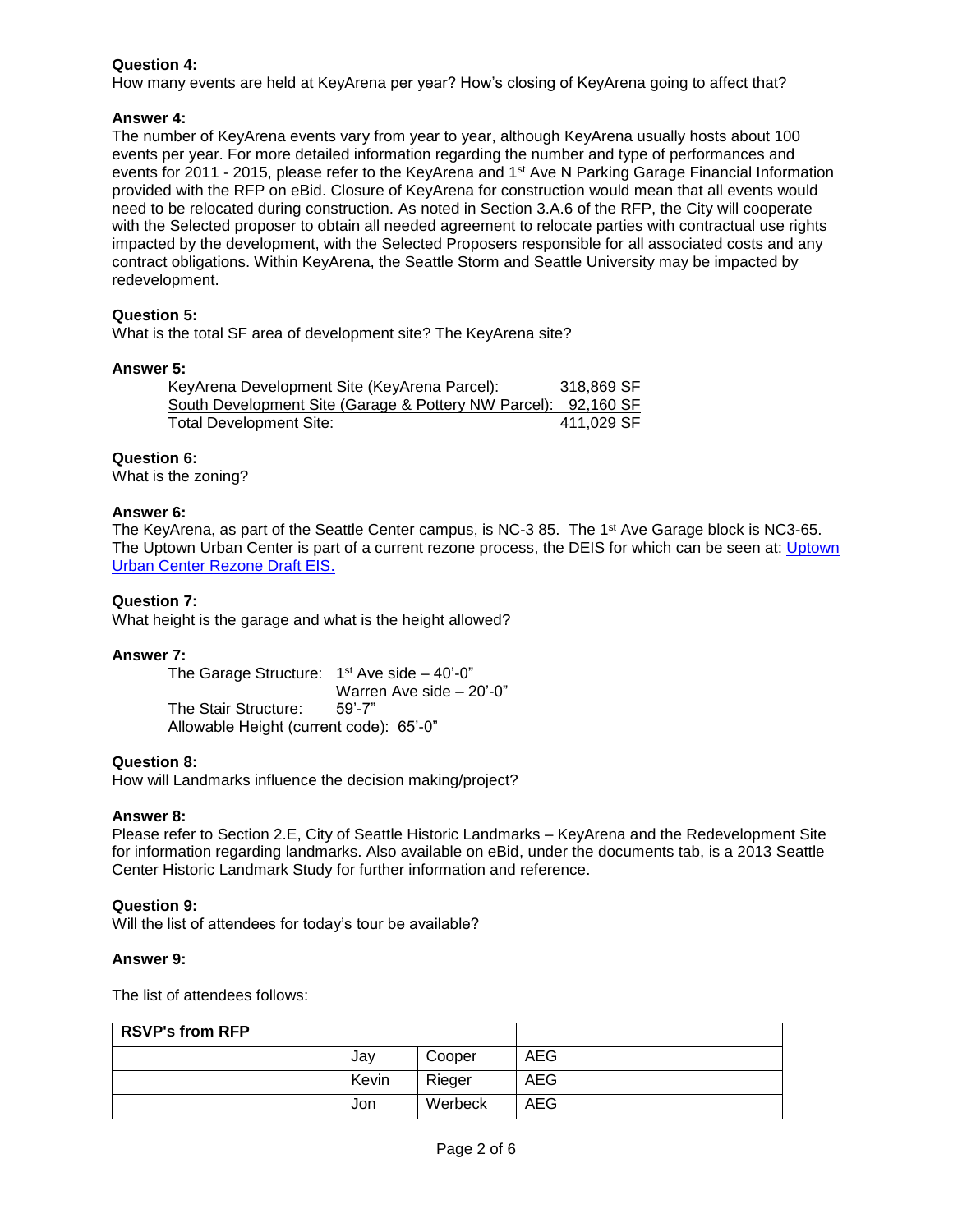|                   | Marc         | Berger          | <b>Nyhus</b>                       |
|-------------------|--------------|-----------------|------------------------------------|
|                   | Ali          | Aranda          | Sound Earth Strategies             |
|                   | Pam          | Xander          | Sound Earth Strategies             |
|                   | Laura        | Wolf            | Sound Earth Strategies             |
|                   | Lance        | Lopes           | <b>Oak View Group</b>              |
|                   | Jon          | Magnusson       | Magnusson Klemencic Associates     |
|                   | Jon          | Niemuth         | <b>AECOM Sports, Americas</b>      |
|                   | Karen        | Thomas          | Gensler                            |
|                   | Scott        | Waggoner        | Gensler                            |
|                   | Rollin       | Fatland         | Horton Street, LLC.                |
|                   | Larry        | <b>Brown</b>    | <b>Notkin Mechanical Engineers</b> |
|                   | Andrew       | Perti           | Seattle Interactive Media Museum   |
|                   | Howard       | <b>Burton</b>   | Seattle Structural                 |
|                   | Kejia        | Zhang           | University of Washington - Student |
|                   | Xiaoxi       | Jiao            | University of Washington - Student |
|                   |              |                 |                                    |
| <b>CITY STAFF</b> |              |                 |                                    |
|                   | Sam          | Assefa          |                                    |
|                   | Alberta      | <b>Bleck</b>    |                                    |
|                   | Jill         | Crary           |                                    |
|                   | Shayna       | Daitch          |                                    |
|                   | Dan          | Eder            |                                    |
|                   | Scott        | <b>Kubly</b>    |                                    |
|                   | Jae          | Lee             |                                    |
|                   | Quinn        | Majeski         |                                    |
|                   | Michael      | <b>McVicker</b> |                                    |
|                   | Joe          | Mirabella       |                                    |
|                   | Robert       | <b>Nellams</b>  |                                    |
|                   | Kevin        | O'Neill         |                                    |
|                   | Gina         | Owens           |                                    |
|                   | Kerry        | Smith           |                                    |
|                   | Benton       | Strong          |                                    |
|                   | <b>Brian</b> | Surratt         |                                    |
|                   | Aaron        | <b>Blank</b>    | Feary Group - Consultants          |
|                   | Chris        | Guizlo          | Feary Group - Consultants          |
|                   |              |                 |                                    |
| <b>PRESS</b>      |              |                 |                                    |
|                   | Chris        | Daniels         | King 5 News                        |
|                   |              | &<br>cameraman  | King 5 News                        |
|                   | Matt         | Markovich       | <b>KOMO News</b>                   |
|                   | Jim          | Resch           | <b>KOMO News</b>                   |
|                   | Josh         | Kerns           | <b>KIRO Radio</b>                  |
|                   | Amy          | Clancy          | <b>KIRO News</b>                   |
|                   |              |                 |                                    |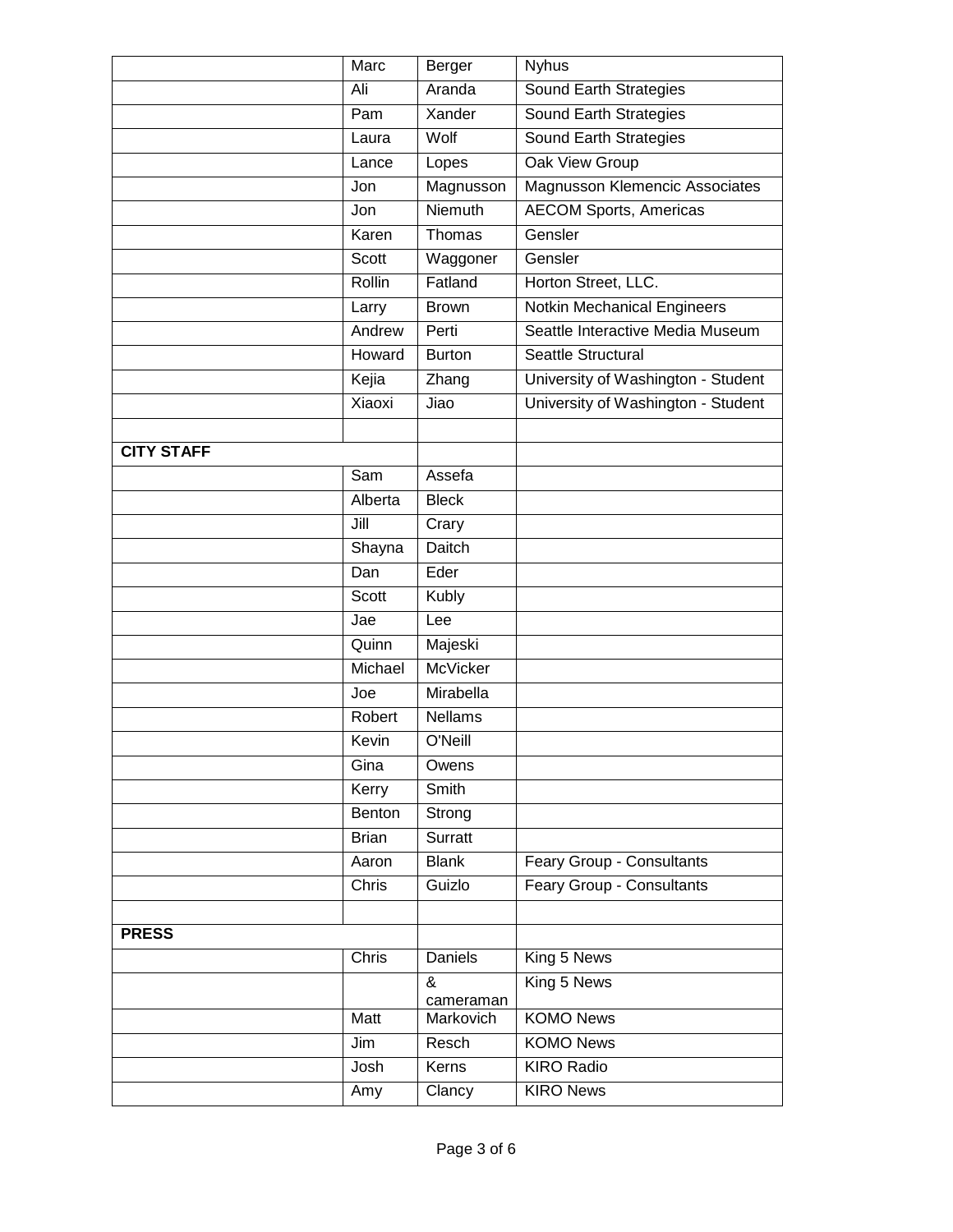| Tom     | Matsuzawa | <b>KIRO News</b>     |
|---------|-----------|----------------------|
| Lewis   | Kamb      | <b>Seattle Times</b> |
| Larry   | Stone     | <b>Seattle Times</b> |
| Steve   | Ringman   | <b>Seattle Times</b> |
| Matt    | Calkins   | <b>Seattle Times</b> |
| Daniel  | Demay     | Seattle PI           |
| Grant   | Hindsley  | Seattle PI           |
| Stephen | Cohen     | Seattle PI           |
| Dave    | Mahler    | <b>KJR</b>           |
| Curtis  | Crabtree  | <b>KJR</b>           |
| Aaron   | Levine    | Q13                  |
| Erica   | Wutherich | Q13                  |
| Nouri   | Mano      | Seattle Channel      |
| Brian   | Callanan  | Seattle Channel      |
| Art     | Thiel     | Sportspress NW       |
|         |           |                      |

## **Question 10:**

How many proposers attended the tour?

#### **Answer 10:**

Please see the list of tour attendees included in Answer 9.

#### **Question 11:**

Are there any geologic restrictions for building on the area?

#### **Answer 11:**

A KeyArena 1994 GeoTech Study has been included as part of the reference materials available to Proposers on eBid under the documents tab of the RFP. Proposers are welcome to review other Seattle Center plan files on-site by contacting Gina Owens via email at [Gina.Owens@seattle.gov](mailto:Gina.Owens@seattle.gov) or via phone at (206) 684-7117, but it will be their responsibility to arrange for any reproduction or scanning of documents not available through eBid.

#### **Question 12:**

Is the City open to a full tear down?

#### **Answer 12:**

As noted in the RFP, the City is requesting proposals for renovation of KeyArena taking into consideration the possibility of a Controls and Incentives Agreement if KeyArena or any other facility within the Redevelopment Site is designated as an historic landmark. Additionally, at its option, any proposer may also submit a second proposal for construction of a new facility. Construction of a new facility could include a full tear down of KeyArena.

#### **Question 13:**

What about a parking lot?

#### **Answer 13:**

The 662 stall 1<sup>st</sup> Ave N Parking Garage and adjacent parking lot are part of the Redevelopment Site as described in the RFP. Pottery Northwest and Park Place, as shown in the map in Section 2.C of the RFP, are also located on the same block.

#### **Question 14:**

What was the increase of seating capacity in 1995 remodel?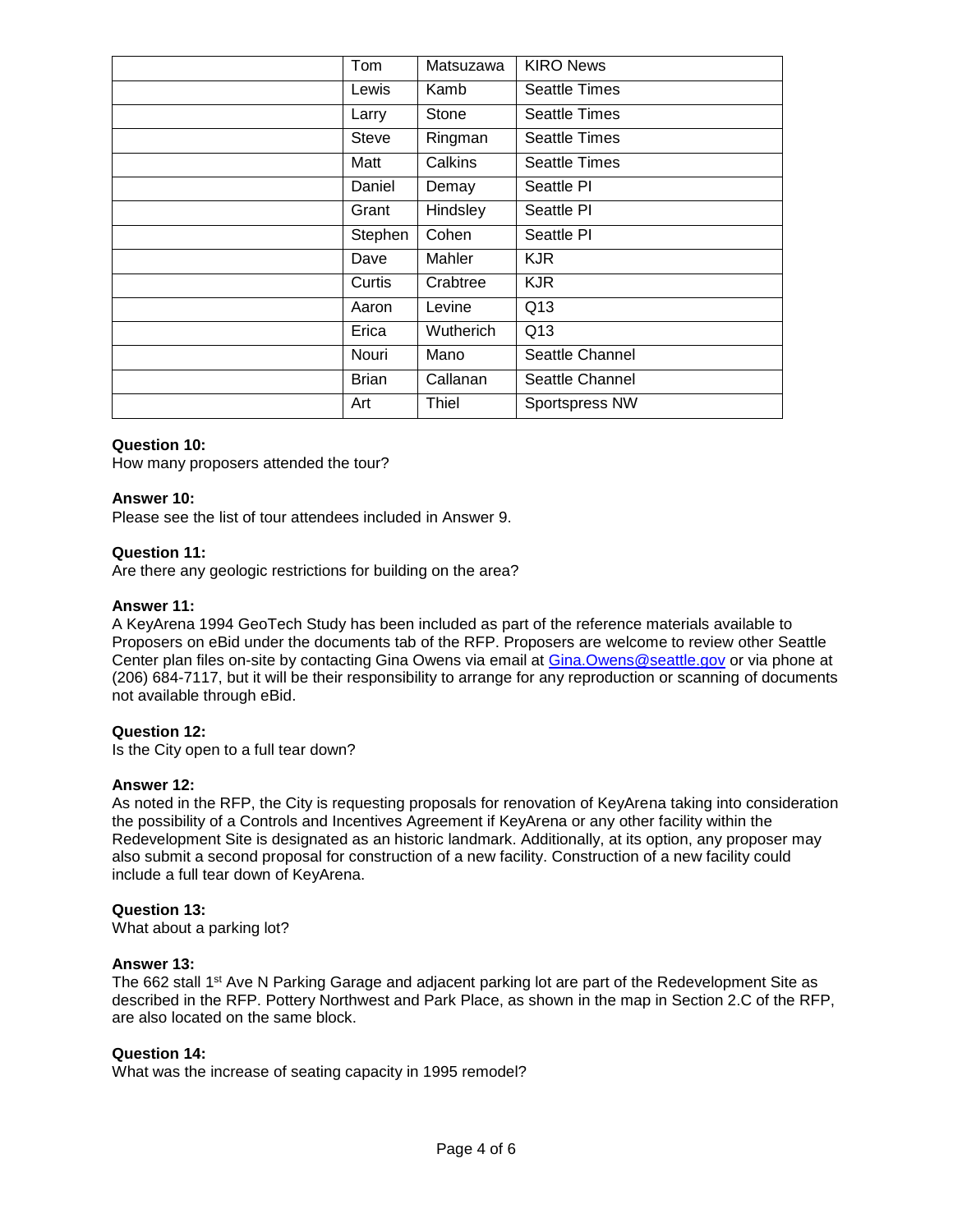# **Answer 14:**

The 1995 remodel increased the capacity to approximately 17,000 for basketball.

# **Question 15:**

What is the range of capacity of seats?

# **Answer 15:**

Seating capacities vary for every KeyArena event. For basketball, the capacity is 17,072. For concerts and other special events, the capacity nears 15,000 guests, depending on the set-up of the event.

# **Question 16:**

Where is the public art in the west plaza? Where is the other public art?

# **Answer 16:**

There are 2 public artworks that are integral to the KeyArena:

- *Hydraulis* is in the east lobby of the KeyArena. More information can be found in the [public art archive](http://www.publicartarchive.org/work/hydraulis) and at **Discover Stqry** art site.
- *Play Ray Plaza* (or *Bow Ties*) covers the plaza on the west side of KeyArena along 1<sup>st</sup> avenue and is the diamond pattern of red, gold and black, integrally-colored concrete with inset stainless steel screed marking meridians. Additional information can be found at the [public art archive](http://www.publicartarchive.org/work/play-ray-plaza) and at [Discover Strqy](https://discover.stqry.com/v/play-ray-plaza-1995/s/3970db11ba24ca92a36e8872f574b4f1arepoint.com/sites/fas/OPS/CPCS/WMBE/WMBE%20Reports/Forms/AllItems.aspx) art site.

There is also an artwork on the campus, adjacent to the eastern edge of the Redevelopment Site. *Acrobat* is an installation of 3 aluminum and painted steel sculptures created by artist Timothy Siciliano. Additional information can be found in the [public art archive.](http://www.publicartarchive.org/work/acrobat-constellation)

## **Question 17:**

Where is the north tunnel and the Seattle Center administrative offices?

## **Answer 17:**

The Redevelopment Site map, in Section 2.C of the RFP shows the north tunnel extending from the NW corner of KeyArena and under portions of KEXP. It is indicated by a dotted line. Please note the north tunnel is not part of the Development Site.

# **Question 18:**

How long has the NASA building been used for storage. What was it used for before that?

# **Answer 18:**

The NASA building is a portion of the NASA Pavilion used during the 1962 World's Fair. It has been used as storage space since the fair.

# **Question 19:**

What did the AECom report say about how the floor could be shifted to fit into the roofline?

#### **Answer 19:**

Please see pages 116 through 130 of the June 2015 AECOM reports titled "Identification and Evaluation of Options for the Future of KeyArena" under the documents tab of the RFP on eBid. This section of the report notes how KeyArena could potentially be modified to be consistent with the "new generation of NBA/NHL facilities that are being designed and constructed currently."

# **Question 20:**

Why doesn't the Wi-Fi work?

#### **Answer 20:**

KeyArena is not equipped with public Wi-Fi service, although Wi-Fi is provided for event clients in back of house spaces.